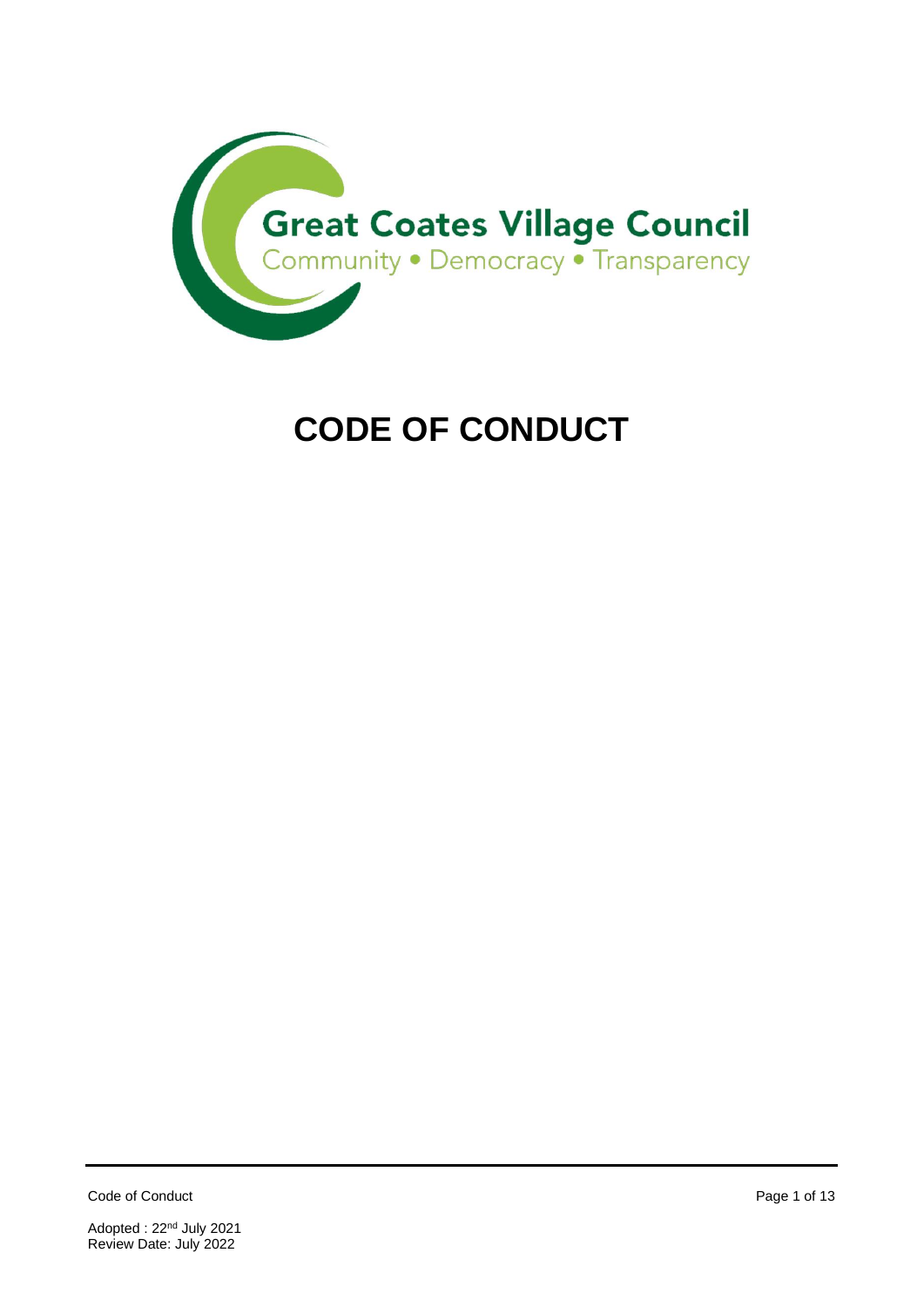### **1. INTRODUCTION**

- 1.1 This Code of Conduct ('Code') has been adopted by North East Lincolnshire Council ('Authority') as required by section 27 of the Localism Act 2011 ('Act').
- 1.2 The Authority has a statutory duty under the Act to promote and maintain high standards of conduct by its Members.
- 1.3 This Code is not intended to be an exhaustive list of all the obligations that are placed on Members. It is the responsibility of individual Members to comply with the provisions of the Code as well as such other legal obligations as may apply from time to time. Members should also comply with the following "Nolan" principles:

#### *Selflessness*

Holders of public office should take decisions solely in terms of the public interest. They should not do so in order to gain financial or other material benefits for themselves, their family, or their friends.

#### *Integrity*

Holders of public office should not place themselves under any financial or other obligation to outside individuals or organisations that might influence them in the performance of their official duties.

#### *Objectivity*

In carrying out public business, including making public appointments, awarding contracts, or recommending individuals for rewards and benefits, holders of public office should make choices on merit.

#### *Accountability*

Holders of public office are accountable for their decisions and actions to the public and must submit themselves to whatever scrutiny is appropriate to their office.

#### *Openness*

Holders of public office should be as open as possible about all the decisions and actions that they take. They should give reasons for their decisions and restrict information only when the wider public interest clearly demands.

#### *Honesty*

Holders of public office have a duty to declare any private interests relating to their public duties and to take steps to resolve any conflicts arising in a way that protects the public interest.

#### *Leadership*

Holders of public office should promote and support these principles by leadership and example.

Code of Conduct Page 2 of 13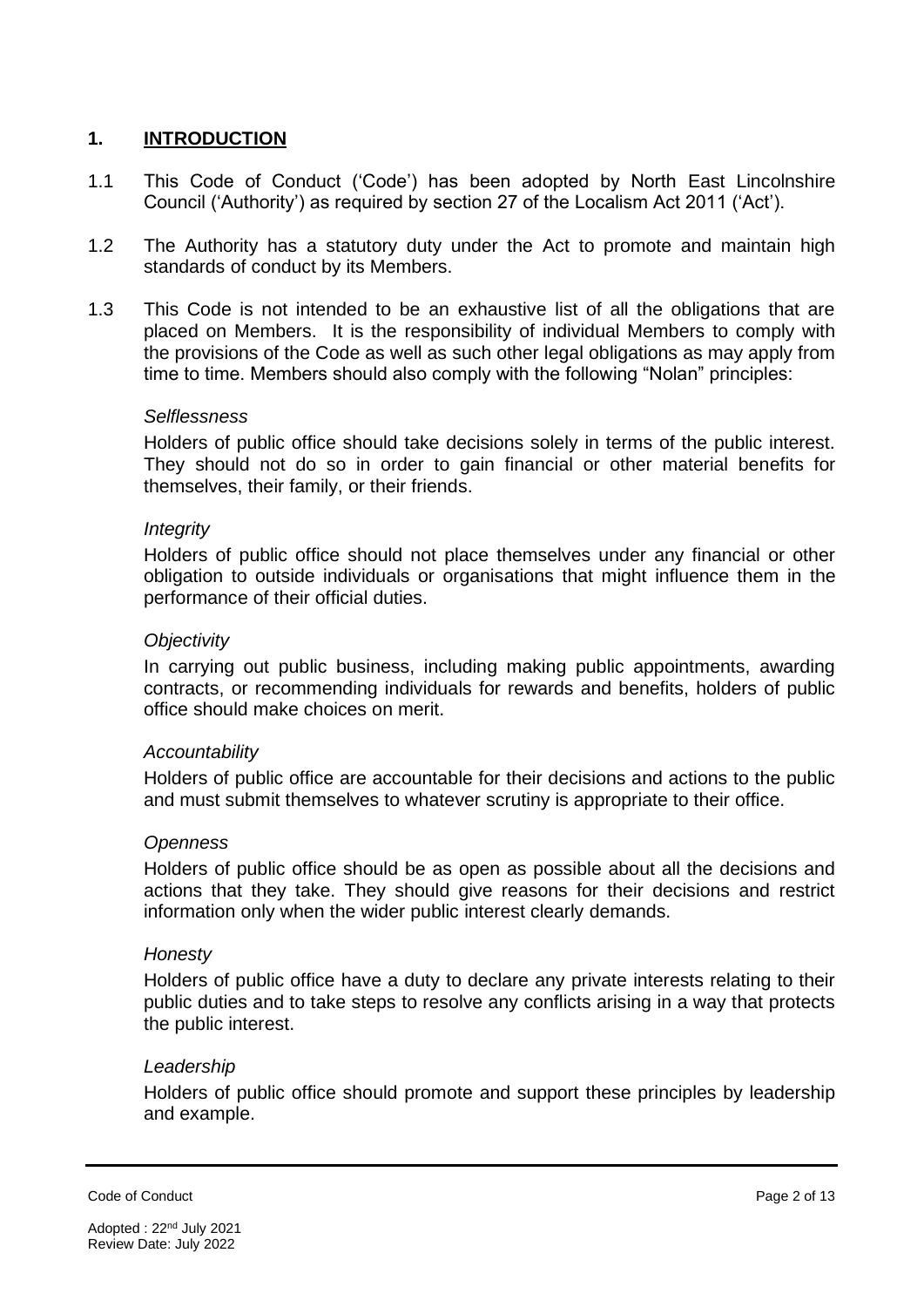# **2. WHO DOES THIS CODE APPLY TO AND WHEN DOES IT APPLY?**

- 2.1 This Code applies to all Members of the Authority and to all co-opted Members of any committee, sub-committee or joint committee of the Authority.
- 2.2 This Code applies whenever a person is acting in his/her official capacity as a Member of the Authority or co-opted Member in the conduct of the Authority's business, or acting as a representative of the Authority, or otherwise purporting to act as a Member, including -
	- 2.2.1 at meetings of the Authority, its Committees and Sub-Committees, its Cabinet and Cabinet Committees
	- 2.2.2 when acting as a representative of the Authority
	- 2.2.3 in discharging their functions as a ward Councillor or as a member of the Cabinet
	- 2.2.4 at briefing meetings with officers
	- 2.2.5 at site visits
- 2.3 This code does not seek to regulate Members do in their purely private and personal lives.
- 2.4 The obligations set out in this Code are complementary to those which apply to all Members by virtue of the procedural rules and all related codes and protocols of the Council, set out in the Council's Constitution including, but not limited to:
	- the protocol on Member / Officer relations
	- the Members Planning Code of Good Practice
- 2.5 Any allegation received by the Authority that a Member has failed to comply with this Code will be dealt with under the Arrangements which the Authority has adopted for such purposes.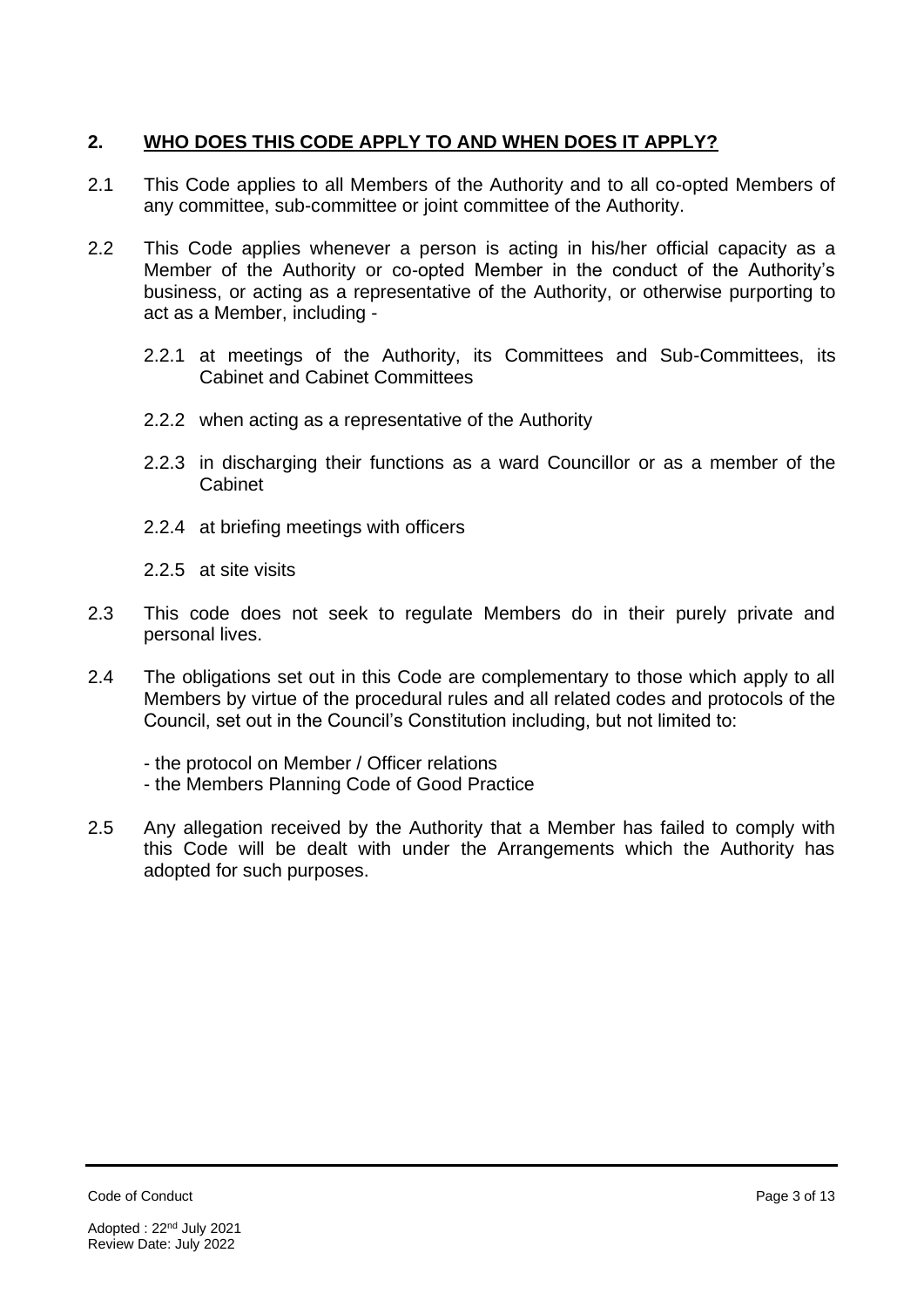#### **Public Duties of Members**

- 3. Members have a duty to uphold the law, including the general law against discrimination and the requirements of the Localism Act, and to act on all occasions in accordance with the public trust placed in them.
- 4. Members have an overriding duty to act in the interests of the Council area as a whole, but also have a special duty to represent the views of the residents and communities of their ward.

### **Expectations of Conduct**

- 5. Members shall base their conduct on a consideration of the public interest, avoid conflict between personal interest and the public interest and resolve any conflict between the two, at once, and in favour of the public interest.
- 6. Members shall at all times ensure that their use of expenses, allowances, facilities and services provided from the public purse is strictly in accordance with the rules laid down on these matters, and that they observe any limits placed by the Council on the use of such expenses, allowances, facilities and services.
- 7. Members shall at all times conduct themselves in a manner which will tend to maintain and strengthen the public's trust and confidence in the integrity of the Council and never undertake any action which would bring the Council, or its Members or officers generally, into disrepute.

### **8. WHAT STANDARDS OF CONDUCT ARE MEMBERS EXPECTED TO OBSERVE?**

Members shall in particular observe the following rules when acting as a Member or co-opted Member of the Council and Members are informed that you:

- (1) **Do** treat others with respect and courtesy.
- (2) **Do not** 
	- (a) do anything which may cause your Council to breach any of its the equality duties (in particular as set out in the Equality Act 2010);
	- (b) bully any person;
	- (c) intimidate or attempt to intimidate any person who is or is likely to be
		- (i) a complainant,
		- (ii) a witness, or
		- (iii) involved in the administration of any investigation or proceedings, in relation to an allegation that a member (including yourself) has failed to comply with his or her Council's code of conduct; or

```
Code of Conduct Page 4 of 13
```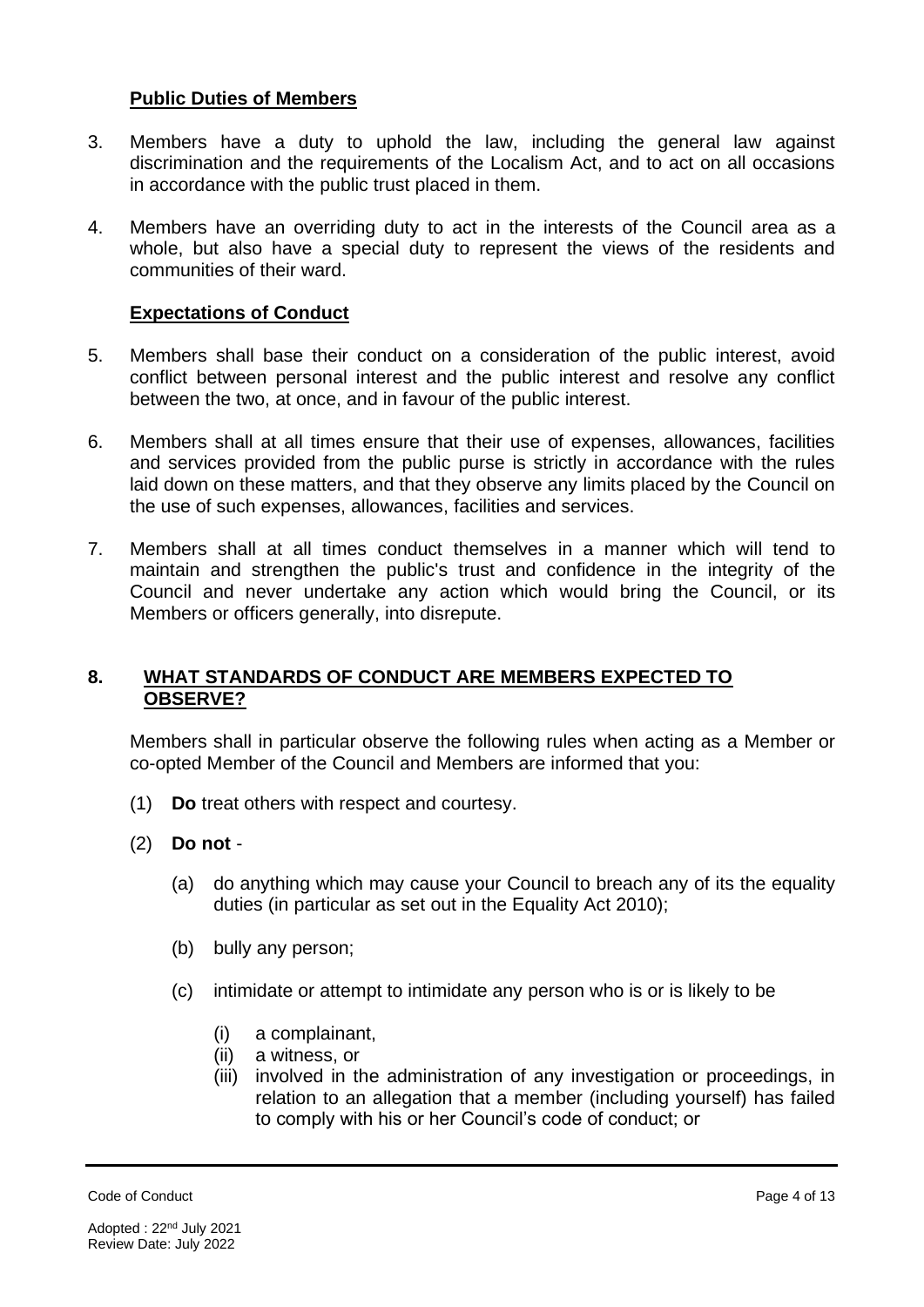- (d) do anything which compromises or is likely to compromise the impartiality of those who work for, or on behalf of, your Council.
- (3) **Do not** use or attempt to use your position as a member improperly to confer on or secure for yourself or any other person, an advantage or disadvantage; and
	- ➢ **Do** be aware of the requirements of the Bribery Act 2010 and that offences under the Act include the situation where a Member requests, agrees to receive or accepts a financial or other advantage intending that, in consequence, any function of a public nature, any activity connected with the Council or any activity to be performed by or on behalf of the Council or others should be performed improperly.
- (4) **Do not** disclose information given to you in confidence by anyone, or information acquired by you which you believe, or ought reasonably to be aware, is of a confidential nature, except where
	- a) you have the consent of a person authorised to give it;
	- b) you are required by law to do so;
	- c) the disclosure is made to a third party for the purpose of obtaining professional legal advice provided that the third party agrees not to disclose the information to any other person; or
	- d) the disclosure is
		- i. reasonable and in the public interest; and
		- ii. made in good faith and in compliance with the reasonable requirements of the Council
- (5) **Do not** prevent another person from gaining access to information to which that person is entitled by law.
- (6) **Do not** conduct yourself in a manner which could reasonably be regarded as bringing your office or the Council into disrepute.

Members shall observe the following rules when using the resources of the Council, or authorising the use of those resources by others:

**(**7**) Do** act in accordance with the Council's reasonable requirements including the requirements of the Council's IT and information security policies and the protocols referred to in this Code which you are deemed to have read ;

**(8) Do** act in accordance with the Council's procedural (and any relevant legal and constitutional) requirements regarding the use of and application for ward funding (or any equivalent schemes prevailing from time to time)

Code of Conduct Page 5 of 13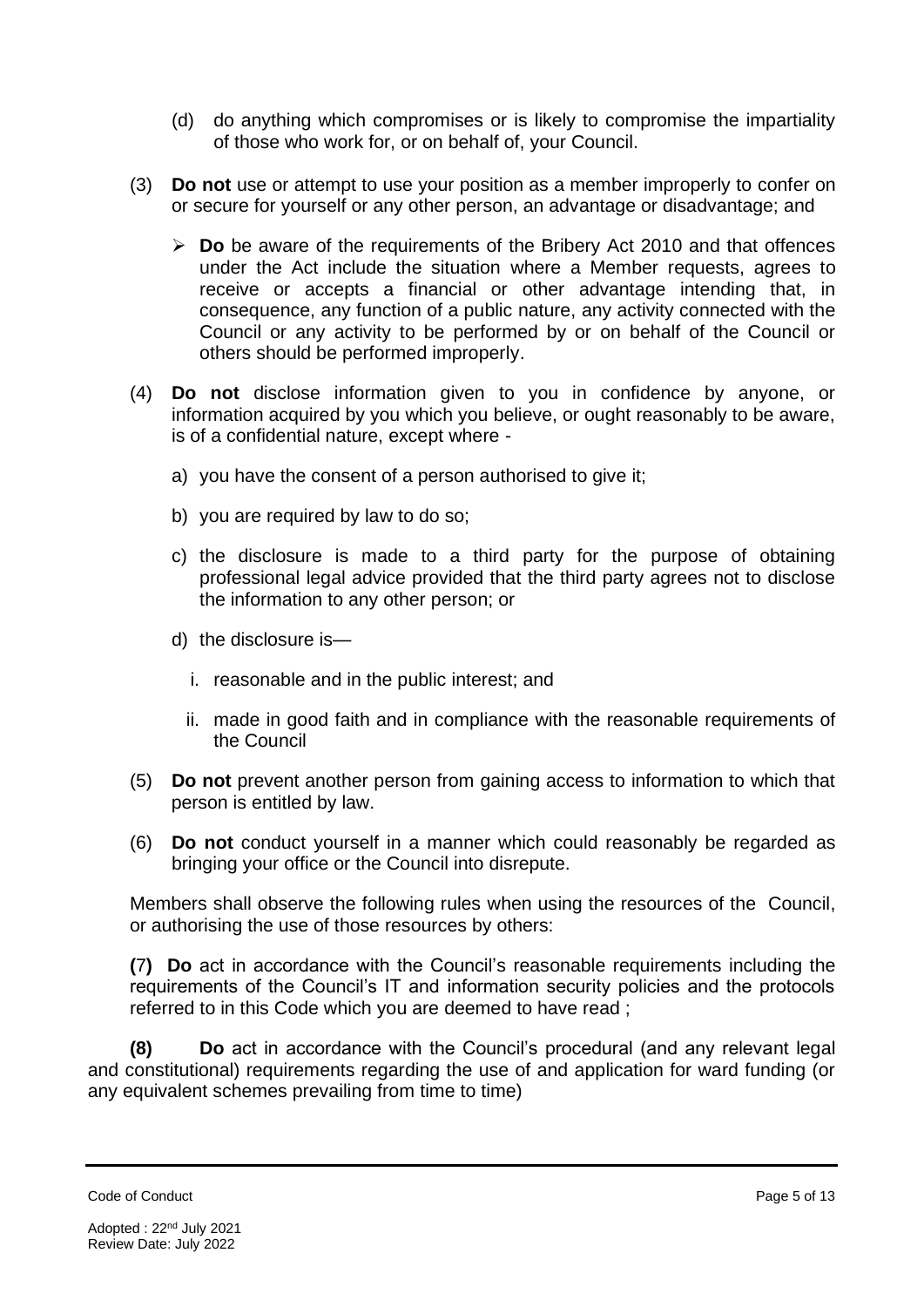(9) **Do** make sure that such resources are not used improperly for political purposes (including party political purposes); and

**(10) Do** have regard to any applicable Local Authority Code of Publicity made under the Local Government Act 1986.

**(11) Do not** improperly use knowledge gained solely as a result of your role as a member for the advancement of your own interests.

Members shall observe the following rules when making decisions on behalf of or as part of the Council, and Members are informed that you:

**(12) Do** have regard to any relevant advice provided to you by the Council's Monitoring Officer and Section 151 (Chief Finance) Officer where such advice is offered pursuant to his or her statutory duties.

 **(13) Do** give reasons for the decisions in accordance with any statutory requirements and any reasonable additional requirements imposed by the Council.

# **9. DISCLOSABLE PECUNIARY INTERESTS ('DPI')**

9.1 You have a Disclosable Pecuniary Interest (DPI) in any business of the Authority if that interest falls under any of the descriptions at Appendix 1 of this Code.

#### **Disclosure Requirement**

- 9.2 You must, within 28 days of 1st July 2012 or of taking office as a Member or coopted Member (where that is later), notify the Authority's Monitoring Officer of any DPI as defined in Regulations made by the Secretary of State and set out in Appendix 1 of this Code, where the DPI is yours or your partner's (which means spouse or civil partner, a person with whom you are living with as husband or wife or a person with whom you are living with as civil partners). You must also notify the Monitoring Officer in writing within 28 days of becoming aware of any change in respect of your DPI's.
- 9.3You must make verbal declaration of the existence and nature of any DPI at any meeting of the Authority at which you are present at which an item of business which affects or relates to the subject matter of that interest is under consideration, at or before the consideration of the item of business or as soon as the interest becomes apparent. Where the interest is deemed a "sensitive interest" (see paragraph 9.5), you need only declare the existence of the DPI but not the detail.
- 9.4If you are present at a meeting of the Authority, or any committee, sub-committee, joint committee or joint sub-committee of the Authority, and you have a DPI in any matter to be considered or being considered at the meeting, unless a dispensation has been granted,
	- 9.4.1 you must not participate in any discussion of the matter at the meeting.
	- 9.4.2 you must not participate in any vote taken on the matter at the meeting.

Code of Conduct Page 6 of 13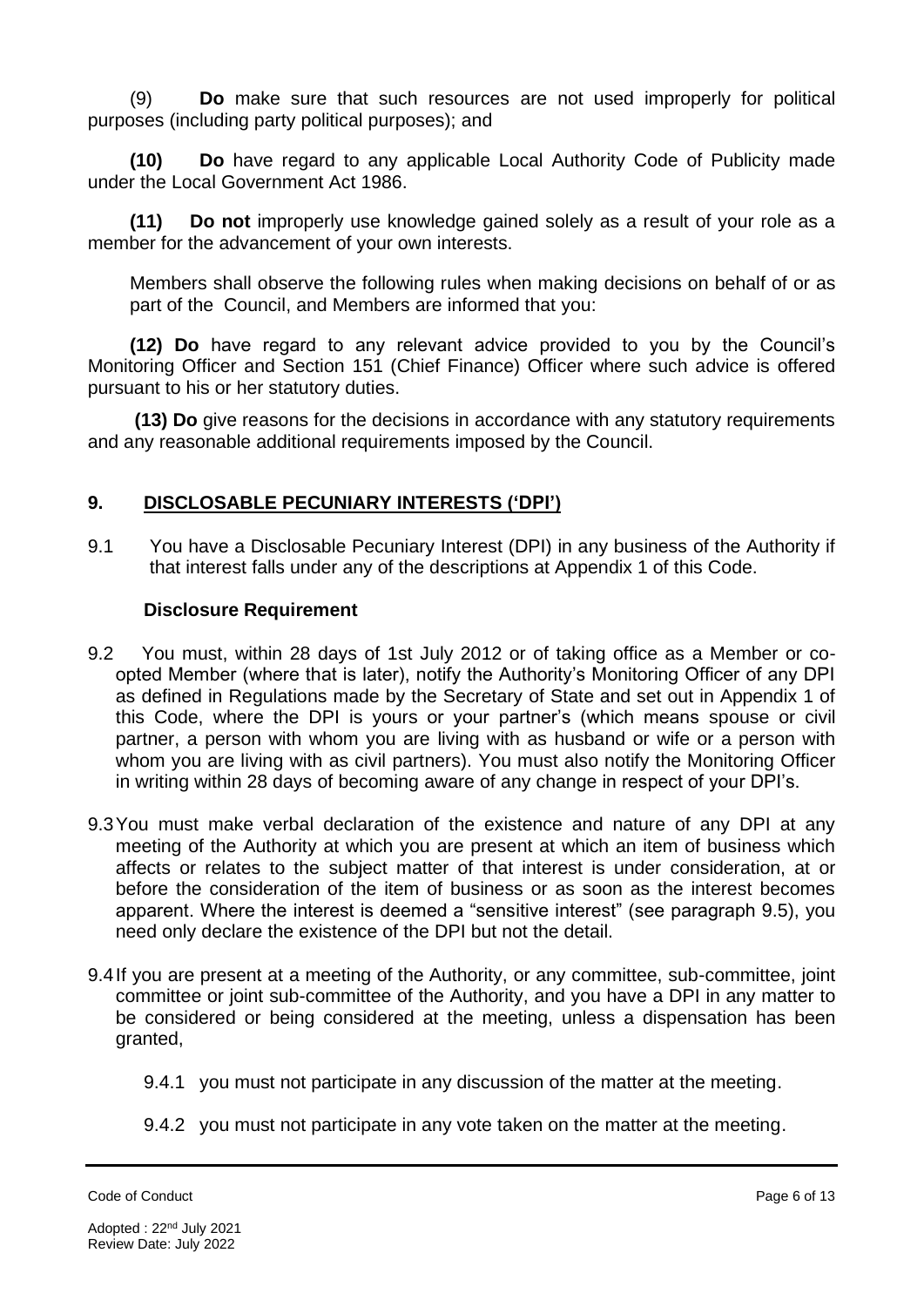- 9.4.3 you must withdraw from the chamber whilst the matter is being discussed and voted on.
- 9.4.4 if the interest is not registered and is not the subject of a pending notification, you must notify the Monitoring Officer of the interest within 28 days.

#### **Sensitive Interest**

9.5 Where you consider that disclosure of the details of a DPI could lead to you, or a person connected with you, being subject to violence or intimidation, and the Monitoring Officer agrees, if the interest is entered on the register, copies of the register that are made available for inspection and any published version of the register will exclude details of the interest, but may state that you have a DPI, the details of which are withheld under Section 32(2) of the Act.

## **10. CRIMINAL SANCTIONS RELATING TO DISCLOSABLE PECUNIARY INTERESTS**

- 10.1 A Member commits a criminal offence if, without reasonable excuse, s/he
	- 10.1.1 fails to notify the Monitoring Officer of any DPI within 28 days of election;
	- 10.1.2 fails to disclose a DPI at a meeting if it is not on the register;
	- 10.1.3 fails to notify the Monitoring Officer within 28 days of a DPI that is not on the register that you have disclosed to a meeting;
	- 10.1.3 participates in any discussion or vote on a matter in which you have a DPI (including taking a decision as a Cabinet Member acting alone);
	- 10.1.4 as a Cabinet Member discharging a function acting alone, and having a DPI in such a matter, fails to notify the Monitoring Officer within 28 days of the interest; and
	- 10.1.5 knowingly or recklessly provides information that is false or misleading in notifying the Monitoring Officer of a DPI or in disclosing such an interest to a meeting
- 10.2 The criminal penalties available to a court are to impose a fine not exceeding level 5 on the standard scale and disqualification from being a Councillor for a maximum of 5 years.

# **11. PERSONAL INTERESTS**

11.1 You have a personal interest in any business of the Authority where either it relates to or is likely to affect -

Code of Conduct Page 7 of 13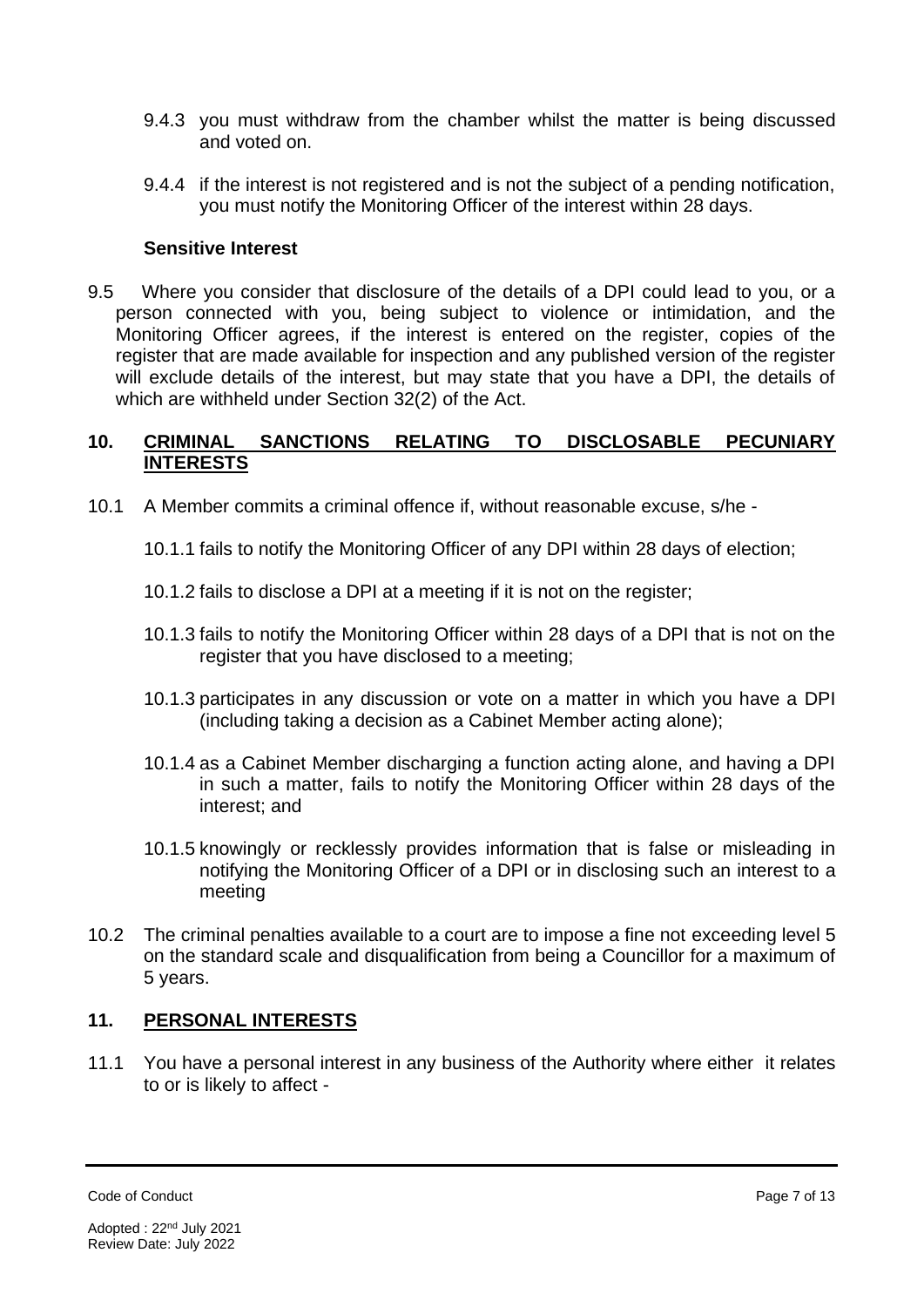- 11.1.1 any body of which you are a member or in a position of general control or management and to which you are appointed or nominated by the Authority;
- 11.1.2 any body -

exercising functions of a public nature;

directed to charitable purposes; or

one of whose principal purposes includes the influence of public opinion or policy (including any political party or trade union), of which you are a member or in a position of general control or management.

- 11.1.3 the interests of any person from whom you have received a gift or hospitality with an estimated value of at least £25.
- 11.2 You have a personal interest in any business of the Authority where a decision in relation to that business might reasonably be regarded as affecting your well-being or financial position or the well-being or financial position of a *relevant person* to a greater extent than the majority of other council tax payers, ratepayers or inhabitants of your ward, as the case may be, affected by the decision, or relates to or is likely to affect any interests you have registered as a DPI.
- 11.3 A *relevant person* is
	- 11.3.1 a member of your family or any person with whom you have a close association; or
	- 11.3.2 any person or body who employs or has appointed such persons, any firm in which they are a partner, or any company of which they are directors;
	- 11.3.3 any person or body in whom such persons have a beneficial interest in a class of securities exceeding the nominal value of £25,000; or
	- 11.3.4 any body of a type described in sub-paragraph 11.1.1 and 11.1.2.

### **Disclosure Requirement**

- 11.4 If you have a personal interest as defined in paragraph 11.1, you must, within 28 days of 1st July 2012 or of taking office as a Member or co-opted Member (where that is later), notify the Authority's Monitoring Officer in writing of such interest. You must also notify the Monitoring Officer in writing within 28 days of becoming aware of any change in respect of your personal interests defined in paragraphs 11.1.
- 11.5 Subject to paragraph 11.6, you must make a verbal declaration of the existence and nature of any personal interest you have under this paragraph, at any meeting of the Authority at which you are present at which an item of business which affects or relates to the subject matter of that interest is under consideration, at or before the consideration of the item of business or as soon as the interest becomes apparent.

Code of Conduct Page 8 of 13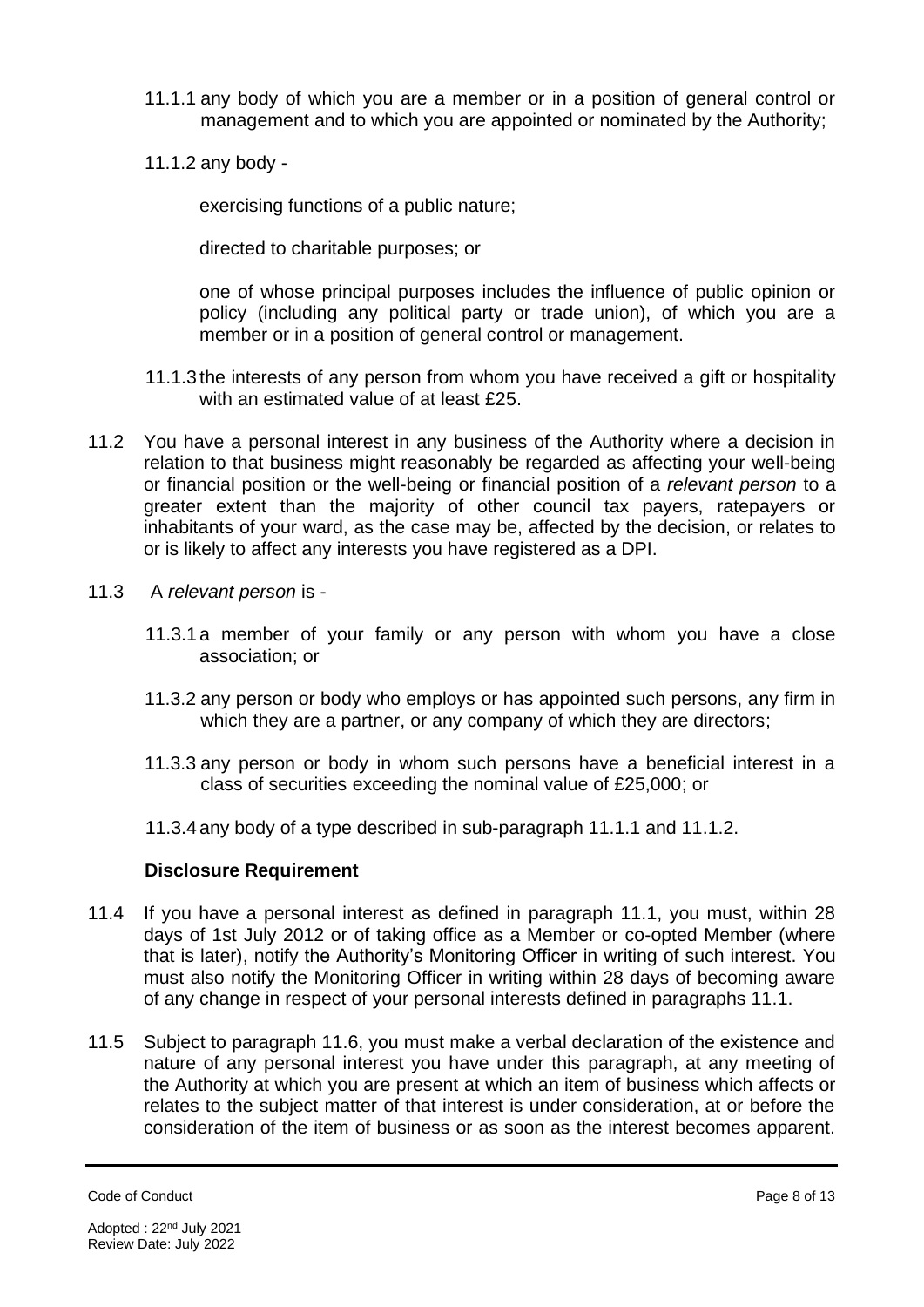Where the interest is deemed a "sensitive interest", you need only declare the existence of the interest but not the detail.

- 11.6 Where you have a personal interest in any business of the Authority which relates to or is likely to affect a body defined in paragraphs 11.1.1 and 11.1.2 you need only disclose to the meeting the existence and nature of that interest when you address the meeting on that business.
- 11.7 Having disclosed a personal interest and providing it is not a prejudicial interest, you may still continue to participate and vote on the matter at that meeting.
- 11.8 Where you have a personal interest in any business of the Authority and you have made an executive decision in relation to that business, you must ensure that any written statement of that decision records the existence and nature of that interest.

### **12. PREJUDICIAL INTERESTS**

- 12.1 Where you have a personal interest in any business of the Authority you also have a prejudicial interest in that business where the interest is one which a member of the public with knowledge of the relevant facts would reasonably regard as so significant that it is likely to prejudice your judgement of the public interest (unless the matter falls within one of the exempt categories detailed in paragraph 8) and where that business -
	- 12.1.1 affects your financial position or the financial position of a person or body described in paragraph 11.3
	- 12.1.2 relates to the determining of any approval, consent, licence, permission or registration in relation to you or any person or body described in paragraph 11.3.

### **Disclosure Requirement**

- 12.2 Subject to paragraph 12.3, where you have a prejudicial interest in any business of the Authority, you must make verbal declaration of the existence and nature of such interest at any meeting at which you are present at which an item of business which affects or relates to the subject matter of that interest is under consideration, at or before the consideration of the item of business or as soon as the interest becomes apparent and, unless a dispensation has been granted, -
	- 12.2.1 you must not participate in any discussion of the matter at the meeting.
	- 12.2.2you must not participate in any vote taken on the matter at the meeting.
	- 12.2.3 you must, unless paragraph 12.3 applies, withdraw from the chamber whilst the matter is being discussed and voted on.
- 12.3 Where you have a prejudicial interest in any business of your authority, you may attend a meeting but only for the purpose of making representations, answering

Code of Conduct Page 9 of 13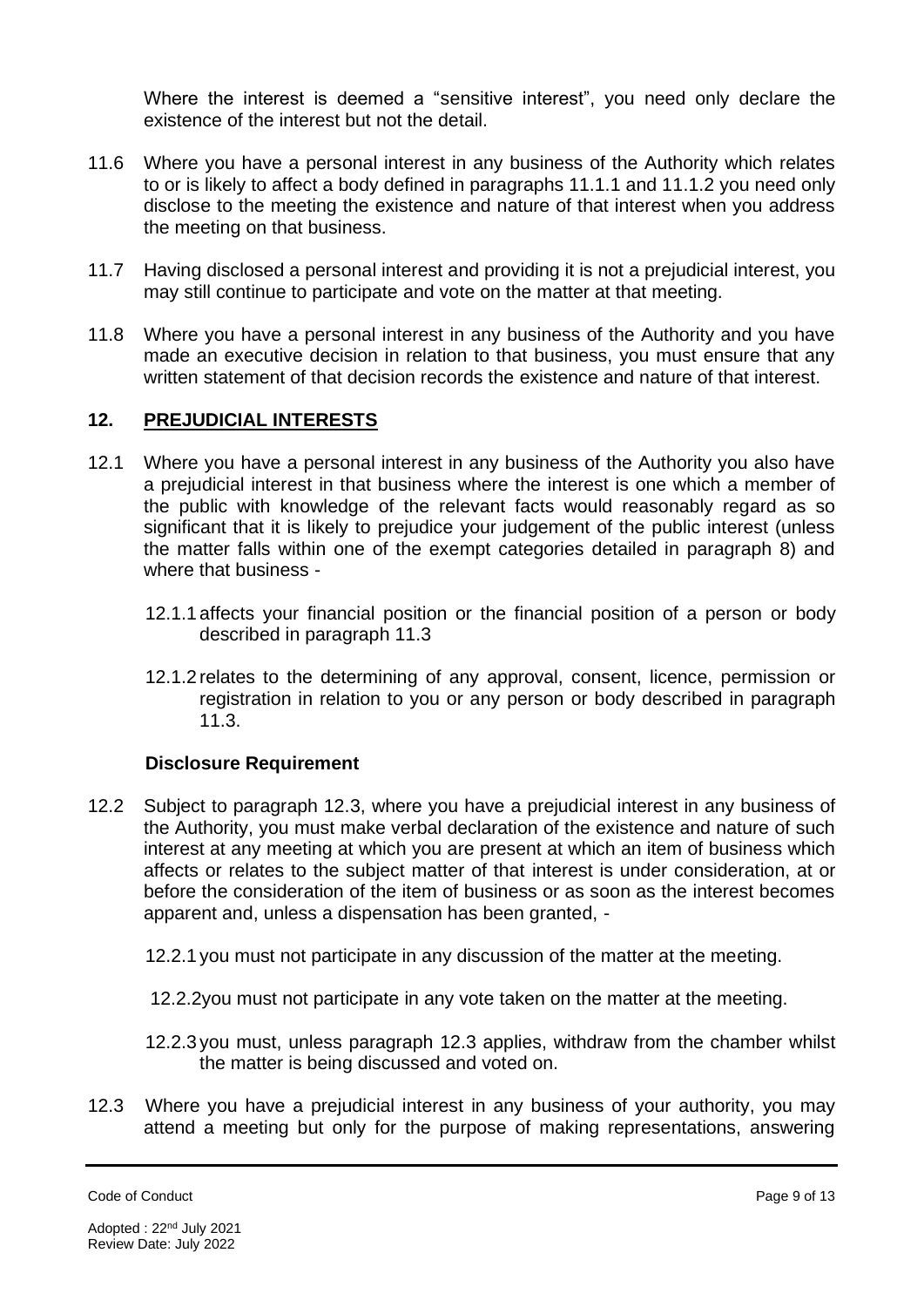questions or giving evidence relating to the business, provided that the public are also allowed to attend the meeting for the same purpose, whether under a statutory right or otherwise and you leave the room where the meeting is held immediately after making representations, answering questions or giving evidence.

12.4 Where, as a Cabinet member, you may discharge a function alone, and you become aware of a prejudicial interest in a matter being dealt with, or to be dealt with by you, you must notify the Monitoring Officer of the interest and must not take any steps or further steps in the matter, or seek improperly to influence a decision about the matter.

# **13. EXEMPT CATEGORIES**

- 13.1 Subject to you disclosing the interest at the meeting, you may attend a meeting and vote on a matter where you have a prejudicial interest that relates to the functions of the Authority in respect of -
	- 13.1.1 housing, where you are a tenant of the Authority provided that those functions do not relate particularly to your tenancy or lease;
	- 13.1.2 school meals or school transport and travelling expenses, where you are a parent or guardian of a child in full time education, or are a parent governor of a school, unless it relates particularly to the school which the child attends;
	- 13.1.3 statutory sick pay under Part XI of the Social Security Contributions and Benefits Act 1992, where you are in receipt of, or are entitled to the receipt of, such pay;
	- 13.1.4 an allowance, payment or indemnity given to Members;
	- 13.1.5 any ceremonial honour given to Members; and
	- 13.1.6 setting council tax or a precept under the Local Government Finance Act 1992.

# 14. **SCRUTINY COMMITTEES ( aka SCRUTINY PANELS)**

- 14.1 In any business before an overview and scrutiny committee of the Authority (or of a sub-committee of such a committee) where –
	- 14.1.1 that business relates to a decision made (whether implemented or not) or action taken by an executive or another of the Authority's committees, sub committees, joint committees or joint sub-committees; and
	- 14.1.2 at the time the decision was made or action was taken, you were a member of the executive, committee, sub-committee, joint committee or joint subcommittee mentioned in paragraph 14.1.1 and you were present when that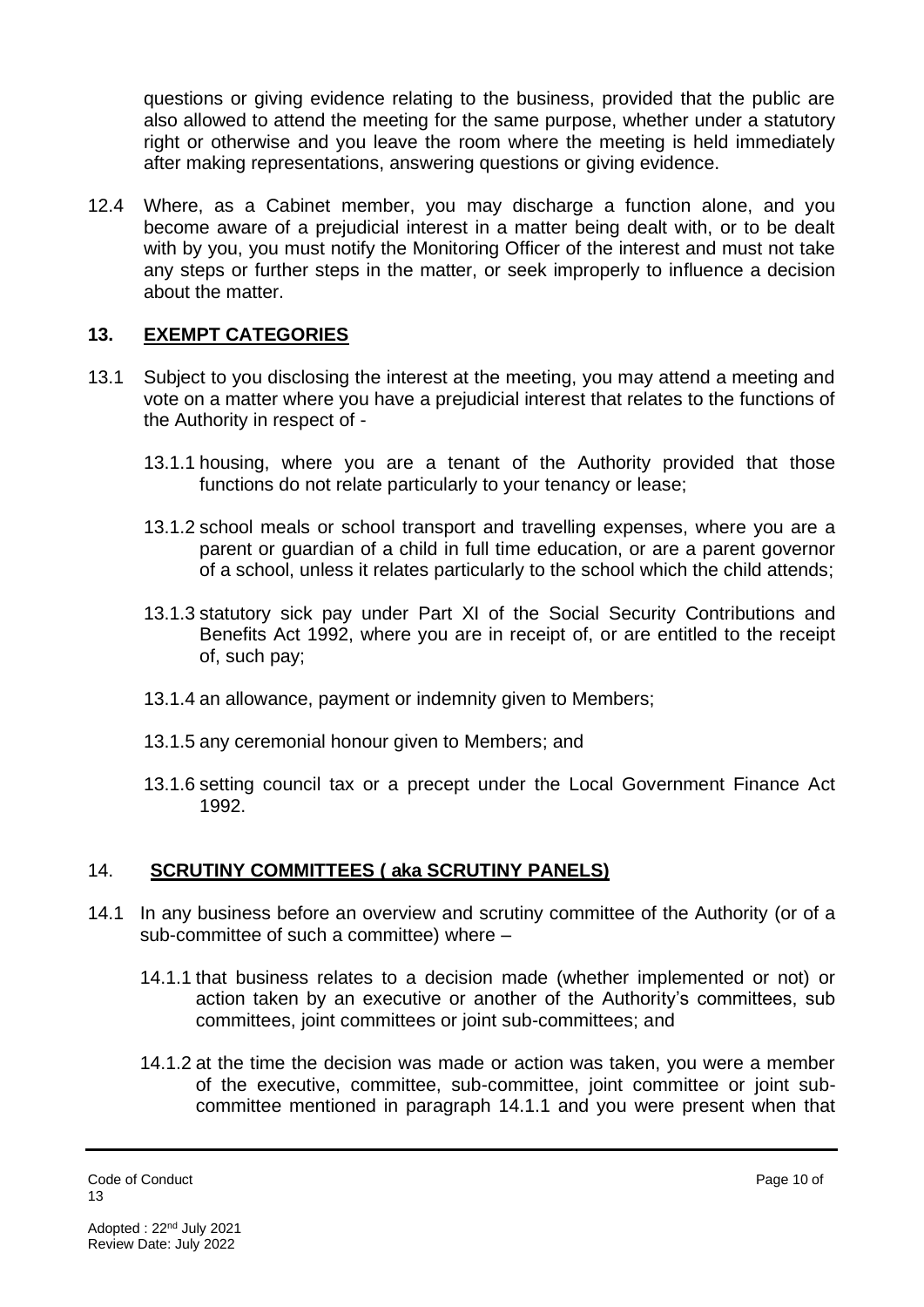decision was made or action was taken, you may only attend a meeting of the overview and scrutiny committee for the purpose of answering questions or giving evidence relating to the business, and you must leave the room where the meeting is held immediately after making representations, answering questions or giving evidence.

# 15. **REGISTER OF INTERESTS**

- 15.1 Any interests notified to the Monitoring Officer will be included in the register of members' interests. A copy of this register will be available for public inspection and will be published on the Authority's web site.
- 15.2 For the purposes of this Code a DPI is the subject of a 'pending notification' where it has been notified to the Authority's Monitoring Officer but has not yet been entered in the register of interests in consequence of that notification.

# **APPENDIX 1**

A 'Disclosable Pecuniary Interest' is an interest of yourself or your partner (which means spouse or civil partner, a person with whom you are living as husband or wife, or a person with whom you are living as if you are civil partners) within the following descriptions:

### **Interest Description**

| Employment, office, trade, profession<br>or vocation | Any employment, office,<br>trade,<br>profession or vocation carried on for<br>profit or gain.                                                                                                                                                                                                                                                                                                                                                            |
|------------------------------------------------------|----------------------------------------------------------------------------------------------------------------------------------------------------------------------------------------------------------------------------------------------------------------------------------------------------------------------------------------------------------------------------------------------------------------------------------------------------------|
| Sponsorship                                          | Any payment or provision of any other<br>financial benefit (other than from the<br>relevant authority) made or provided<br>within the relevant period in respect of<br>any expenses incurred by M in<br>carrying out duties as a member, or<br>towards the election expenses of M.<br>This includes any payment or<br>financial benefit from a trade union<br>within the meaning of the Trade Union<br>and Labour Relations (Consolidation)<br>Act 1992. |
| Contracts                                            | Any contract which is made between<br>the relevant person (or a body in<br>which the relevant person has a<br>beneficial interest) and the relevant                                                                                                                                                                                                                                                                                                      |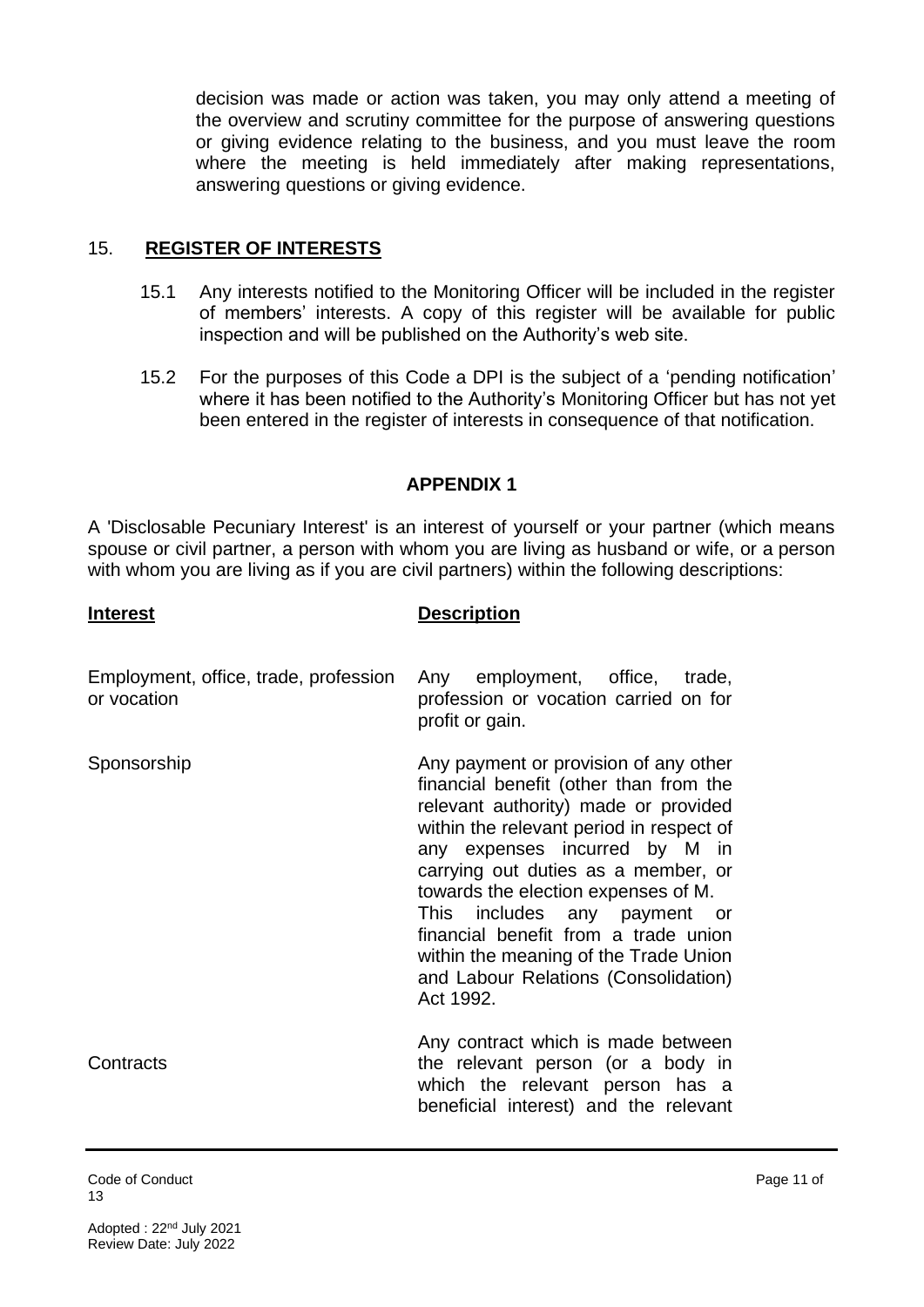|                     | authority -<br>(a)<br>Under which goods or services<br>are to be provided or works are<br>to be executed; and<br>(b)<br>which has<br>not been<br>fully<br>discharged.                                                                                                                |
|---------------------|--------------------------------------------------------------------------------------------------------------------------------------------------------------------------------------------------------------------------------------------------------------------------------------|
| Land                | Any beneficial interest in land which is<br>within the<br>area of<br>the relevant<br>authority.                                                                                                                                                                                      |
| Licences            | Any licence (alone or jointly with<br>others) to occupy land in the area of<br>the relevant authority for a month or<br>longer.                                                                                                                                                      |
| Corporate tenancies | M's<br>Any tenancy<br>where<br>(to<br>knowledge) -<br>the landlord is the relevant<br>(a)<br>authority; and<br>(b)<br>the tenant is a body in which<br>the relevant person has a<br>beneficial interest.                                                                             |
| <b>Securities</b>   | Any beneficial interest in securities of<br>a body where -<br>that body (to M's knowledge)<br>(a)<br>has a place of business or land<br>in the area of the relevant<br>authority; and<br>either -<br>(b)                                                                             |
|                     | the total nominal value of the<br>(i)<br>securities exceeds £25,000 or<br>one hundredth of the total<br>issued share capital of that<br>body; or                                                                                                                                     |
|                     | (ii)<br>if the share capital of that body<br>is of more than one class, the<br>total nominal value of the<br>shares of any one class in<br>which the relevant person has<br>a beneficial interest exceeds<br>hundredth of the total<br>one<br>issued share capital of that<br>class. |